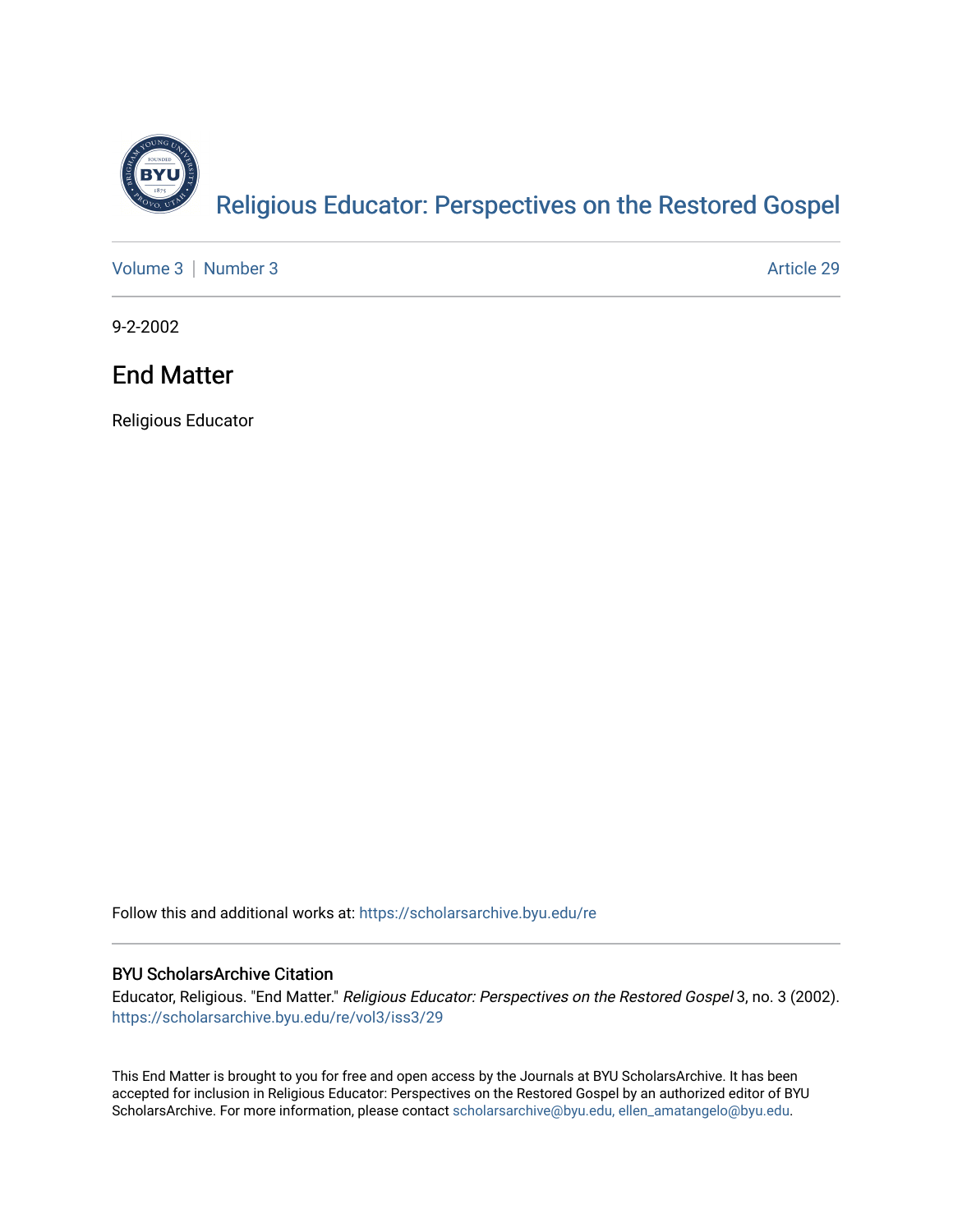

### RELIGIOUS STUDIES CENTER BRIGHAM YOUNG university

## Religious Studies Center

# Research and Publication

One of the primary aspects of the RSC's mission is to promote the search for new truths and the quest to better understand well-known truths. The ultimate interpretation of doctrinal matters rests with the First Presidency and the Quorum of the Twelve Apostles; therefore, we seek to discover historical background, provide cultural and linguistic details, and explore new avenues of understanding into our faith, history, and way of life. Thus, research into scripture, Church history, and religious matters in general is an important part of what the full-time Religious Education faculty do. Because BYU is primarily a teaching institution, we recognize as our major thrust the classroom experience. We seek, however, to expand our classroom through the writing and publication of our research.

The RSC helps fund several meaningful projects each year and publishes books, articles, a newsletter, and the Religious Educator in helping to promote and disseminate Latter-day Saint research and thought. These publications enhance the libraries of Latter-day Saint readers and others who take an interest in the history or culture of the Latter-day Saints.

Established in 1975 by BYU Religious Education Dean Jeffrey R. Holland, the Religious Studies Center (RSC) is the research arm of Religious Education at Brigham Young University. Since its inception, it has provided funding for numerous projects, including conferences, books, and articles relating to Latter-day Saint culture, history, scripture, and doctrine. The RSC endeavors to use its resources to, first, facilitate excellence in teaching the gospel of Jesus Christ; second, encourage research and publication that contribute to the mission of the university and its sponsoring institution, The Church of Jesus Christ of Latter-day Saints; and third, promote study and understanding of other cultures and religions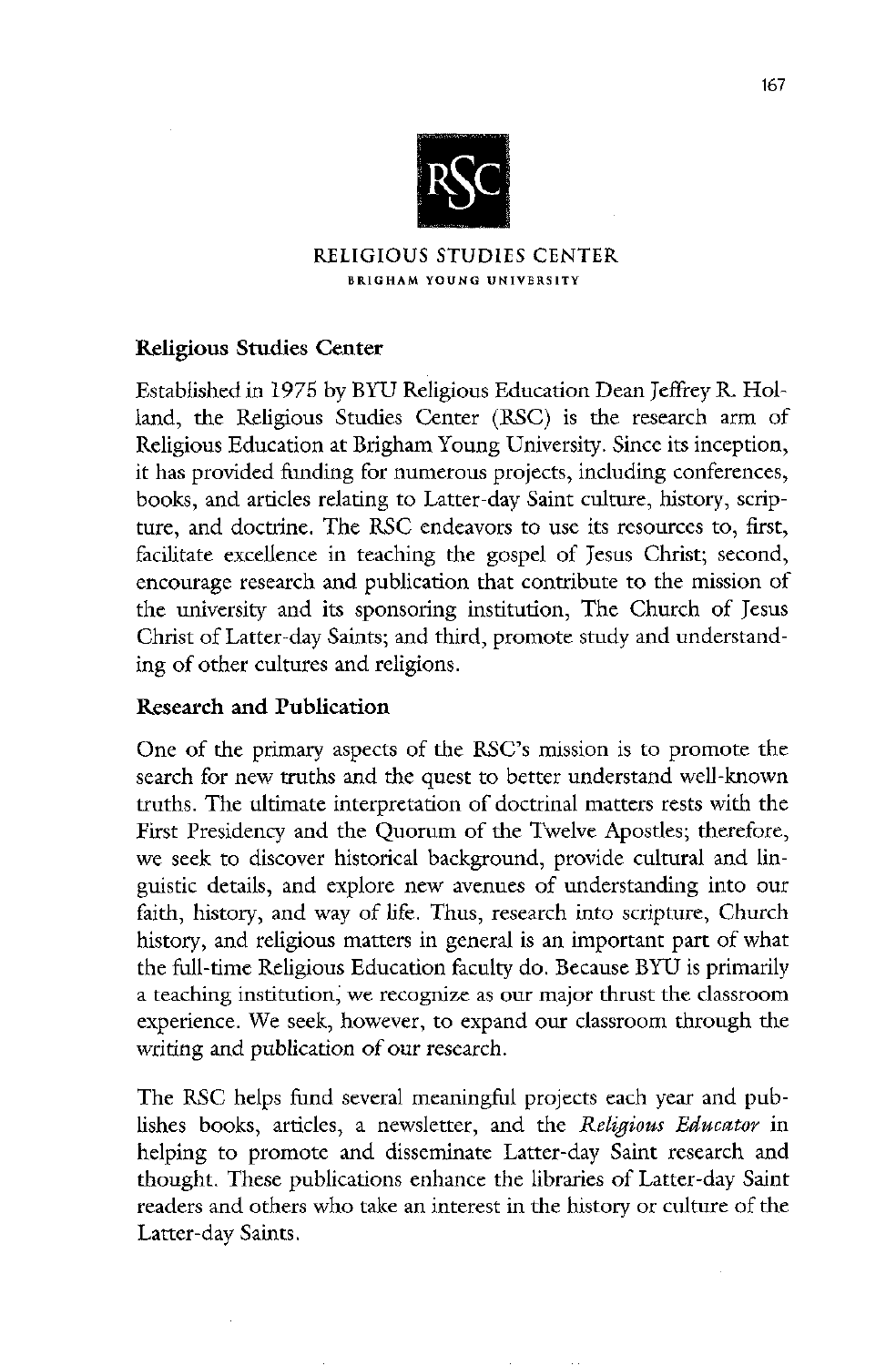## An Invitation to Join with Us

RSC research and publication projects are sustained by university funding and by financial donations from friends who want to encourage the kind of quality work the RSC does. We are thankful for the generosity of those who support our efforts to bring the best scholarship to light If you would like to become a donor to the RSC to help its mission, please contact the RSC at 370 JSB, BYU, Provo, UT 84602.

The Religious Studies Center restricts its publications to items that fit within the scholarly range of the curriculum and mission of Religious Education. It produces materials that are well written, rigorous, and original and that reflect the doctrine, the history, the teachings of the living prophets, and the standard works of the Restoration. It seeks works that meet academic needs or fill a niche in the area of faithful scholarship. It welcomes all materials that fit within these parameters.

## **Recent RSC Publications**

#### Nauvoo Temple: A Story of Faith

 $(Don F. Colvin, 2002)$ 

Mormons and Muslims: Spiritual Foundations and Modern Manifestations, 2d ed. (Edited by Spencer J. Palmer with new material by Arnold H. Green and Daniel C. Peterson, 2002)



## New Releases

Things of Redeeming Worth:<br>Scriptural Messages and World Judgments (H. Curtis Wright,

Jesus Christ, Son of God, Savior (Edited by Paul H. Peterson, Gary L. Hatch, and Laura D. Card, 2002)

A Latter-day Saint Compass: Introductory Readings from the Encyclopedia of Mormonism  $($ Edited by John W. Welch, 2002 $)$